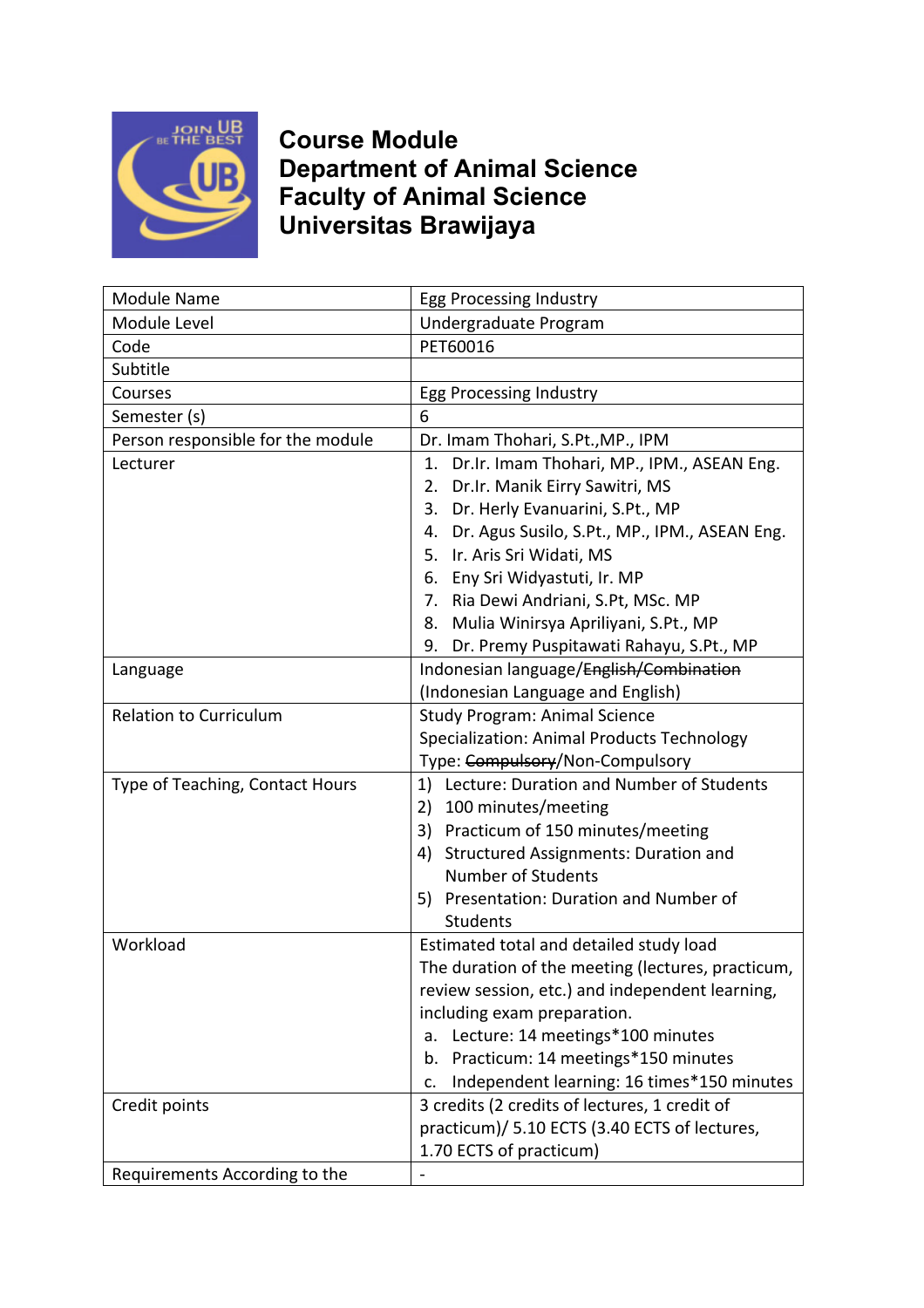| <b>Examination Regulations</b> |                                                                                                                                                                                                                                                                                                                                                                                                                                                                                                 |
|--------------------------------|-------------------------------------------------------------------------------------------------------------------------------------------------------------------------------------------------------------------------------------------------------------------------------------------------------------------------------------------------------------------------------------------------------------------------------------------------------------------------------------------------|
| Recommended Prerequisite       |                                                                                                                                                                                                                                                                                                                                                                                                                                                                                                 |
| Module Objectives / Intended   | <b>ILO</b>                                                                                                                                                                                                                                                                                                                                                                                                                                                                                      |
| <b>Learning Outcomes</b>       | 1. Capability to perform effective team work<br>and a self-evaluation (LO 8)<br>2. Demonstrating good capability to<br>be<br>independent and to work in team as to<br>identify and analyse problems (LO 11)<br>3. Capability to ethically design and perform<br>experiments, analyze and interpret data as<br>to provide sustainable problem solving in<br>Animal Science (LO 12)                                                                                                               |
|                                | <b>Course Learning Outcomes:</b><br>Basic course learning guidelines for Egg<br>Processing Industry<br>Competencies to be achieved:<br>1. Able to identify internal and external factors<br>related to the egg processing industry<br>2. Able to connect SWOT and PEST analyses<br>related to the egg processing industry<br>3. Able to evaluate SWOT and PEST analyses<br>affecting egg processing industry<br>4. Able to design the egg processing industry in<br>the form of a business plan |
|                                | Objectives:<br>Provide<br>knowledge about egg technology;<br>bioactive compound in eggs; SWOT and PEST<br>analyses, and designing and making an Egg<br>Processing Industry in the form of a business plan                                                                                                                                                                                                                                                                                       |
|                                | Knowledge:<br>Able to identify the internal and external factors<br>related to the egg processing industry                                                                                                                                                                                                                                                                                                                                                                                      |
|                                | <b>Skills</b><br>Cognitive<br>Able to connect SWOT and PEST analyses related<br>the<br>industry<br>to<br>processing<br>egg<br>Phsycomotoric<br>Able to evaluate SWOT and PEST analyses<br>affecting the egg processing industry<br>Competences<br>Able to design an egg processing industry in the                                                                                                                                                                                              |
| Content                        | form of a business plan<br>1. Introduction<br>2. Whole Egg Industry                                                                                                                                                                                                                                                                                                                                                                                                                             |
|                                | 3. Liquid Egg Industry                                                                                                                                                                                                                                                                                                                                                                                                                                                                          |